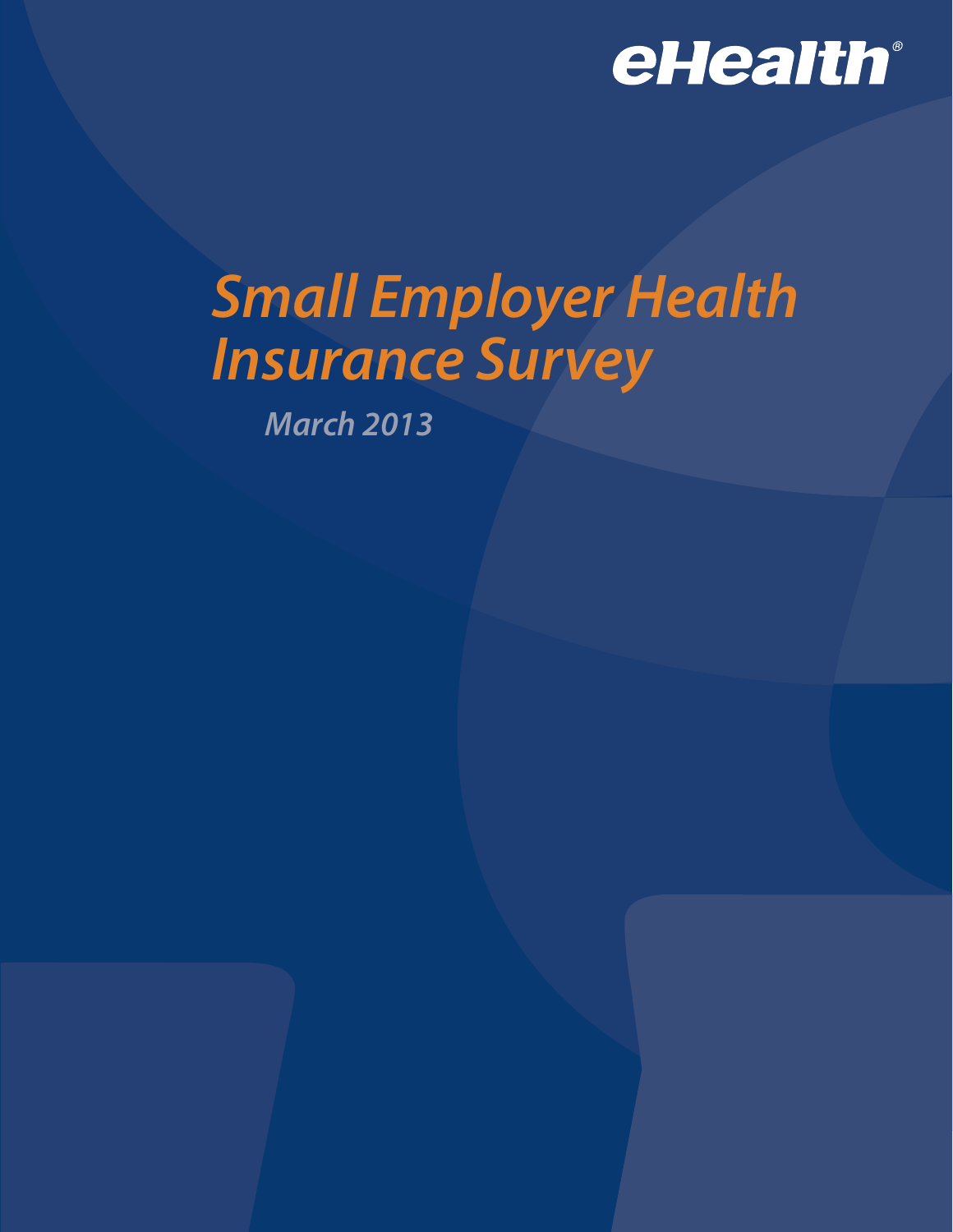## *Table of Contents*

#### **Key Statistics and Charts**

## *Introduction and Methodology*

The Spring 2013 Small Employer Health Insurance Survey, conducted by eHealth, Inc., America's first and largest private online health insurance exchange, focuses on small employers' knowledge of their responsibilities and opportunities under the Affordable Care Act (ACA). Major consumer provisions of the law are scheduled to come into effect January 1, 2014.

eHealth invited small business owners who had purchased coverage through the company's website (eHealthInsurance.com) and who still had coverage in effect to participate in the survey. The anonymous survey was conducted online between February 12 and February 15, 2013, and gathered a total of 259 responses. 95 percent of respondents had between 2 and 10 employees. All respondents reported having fewer than fifty employees.

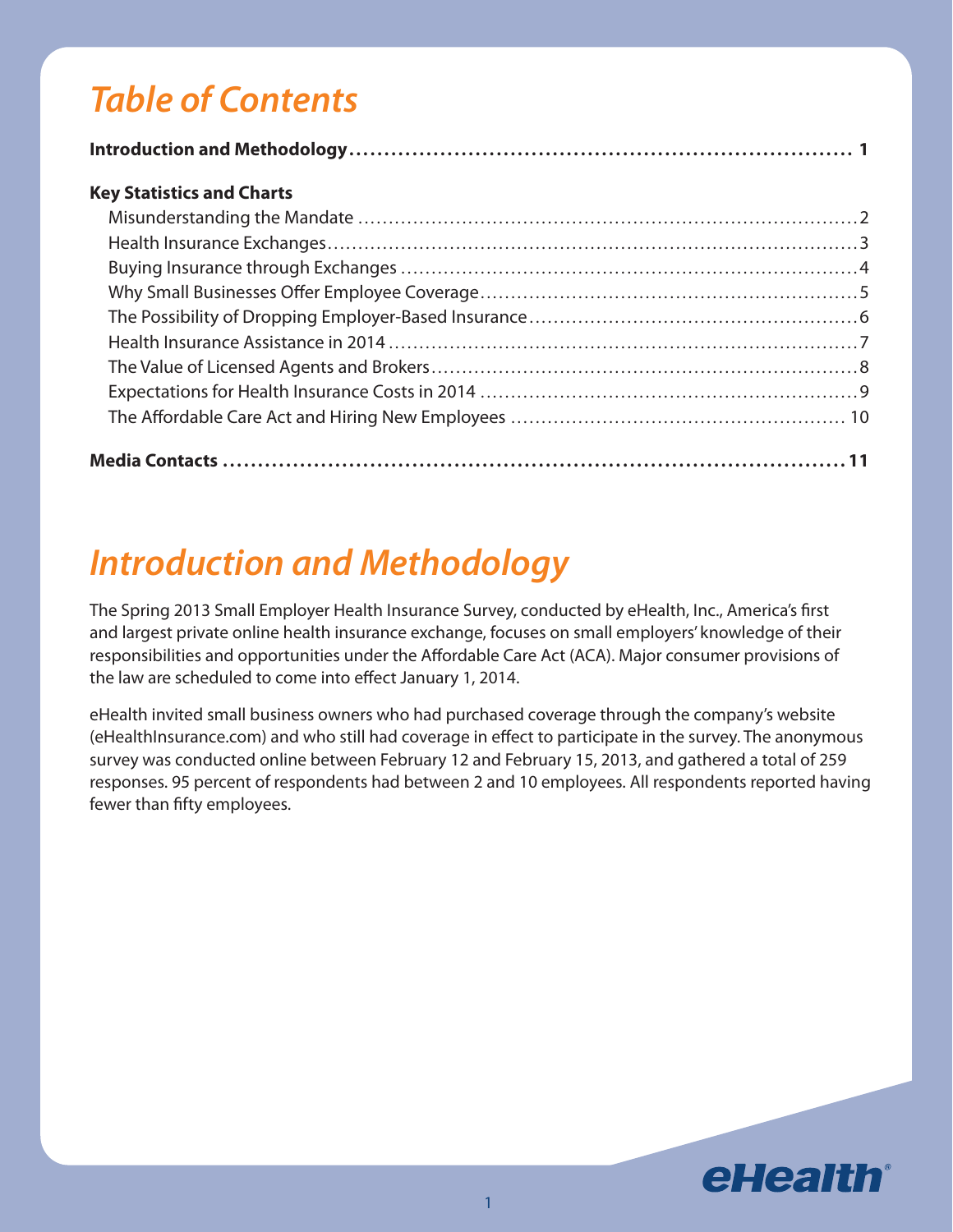## *Key Statistics and Charts*

## *Misunderstanding the Mandate*

eHealth conducted a similar survey in August of 2012, when the looming Presidential election cast some doubt on the future of the ACA. At that time, survey results showed that sixty-nine percent (69%) of small employers misunderstood the provision of the law known as the employer mandate, requiring businesses with fifty or more full-time workers to provide health insurance coverage to their employees.

The current survey shows that the number of small employers who misunderstand the employer mandate has shrunk to a slim majority of fifty-six percent (56%).



#### **To the best of your knowledge, does health care reform require you to offer your employees health insurance next year?**

• Almost a third (32%) of respondents incorrectly believe that they will be required by the health reform law to provide group health insurance in 2014.

• Nearly a quarter (24%) incorrectly believe that they will be required to pay a penalty if they fail to provide group coverage in 2014.

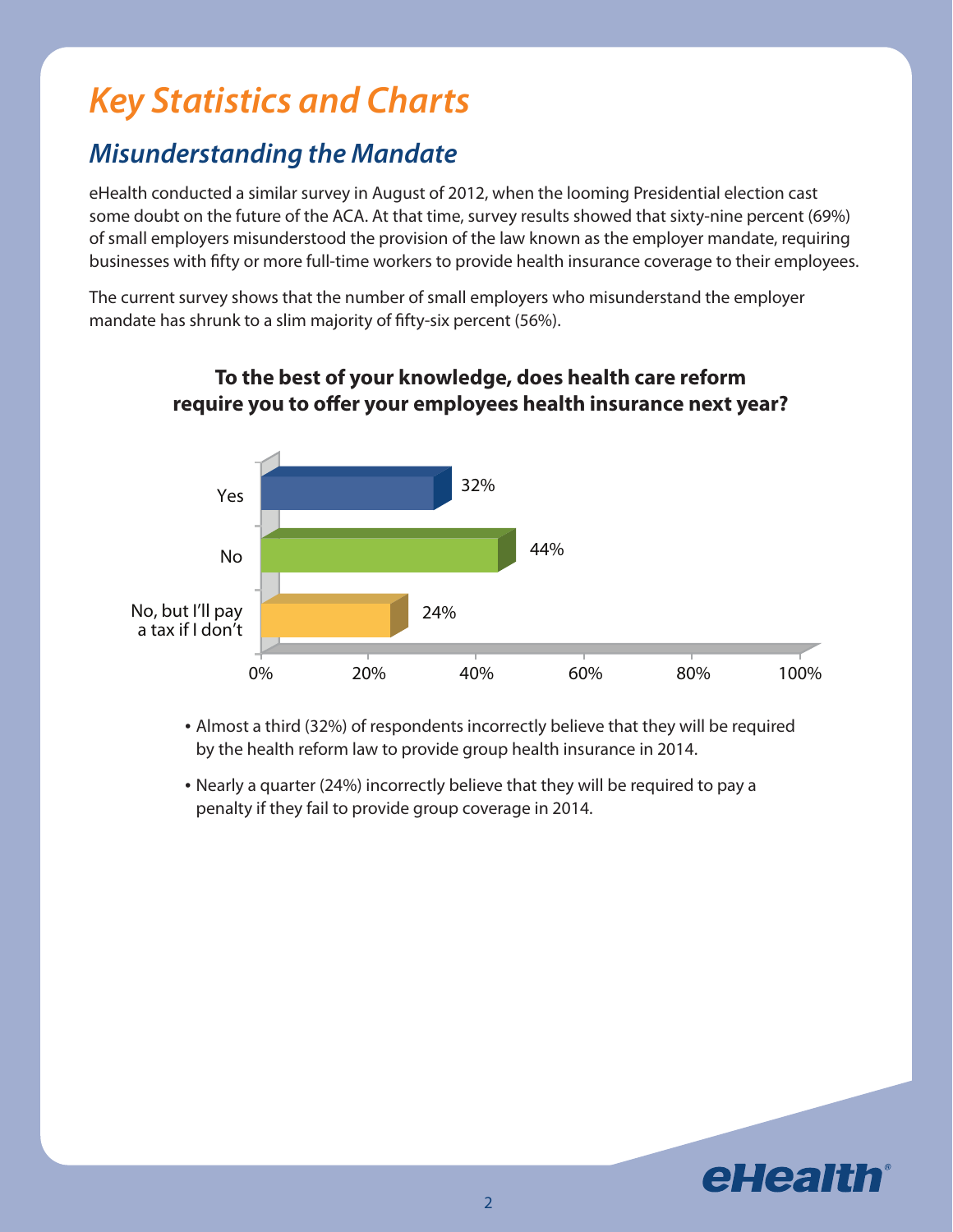### *Health Insurance Exchanges*

Government-run exchanges, which are slated to come online in October of 2013, would make subsidized health insurance available for lower-income people who don't get health insurance from their employer, starting in 2014. The ACA also calls for the creation of Small Business Health Options Program or "SHOP" Exchanges for small businesses.



**Can you confidently define or explain what a health insurance exchange is?**

- Fewer than two-in-ten small employers (18%) say they can confidently define or explain what a health insurance exchange is.
- Two-thirds (62%) admit to not understanding exchanges at all.
- Twenty percent (20%) say they have only a vague understanding of the role that exchanges are expected to play.

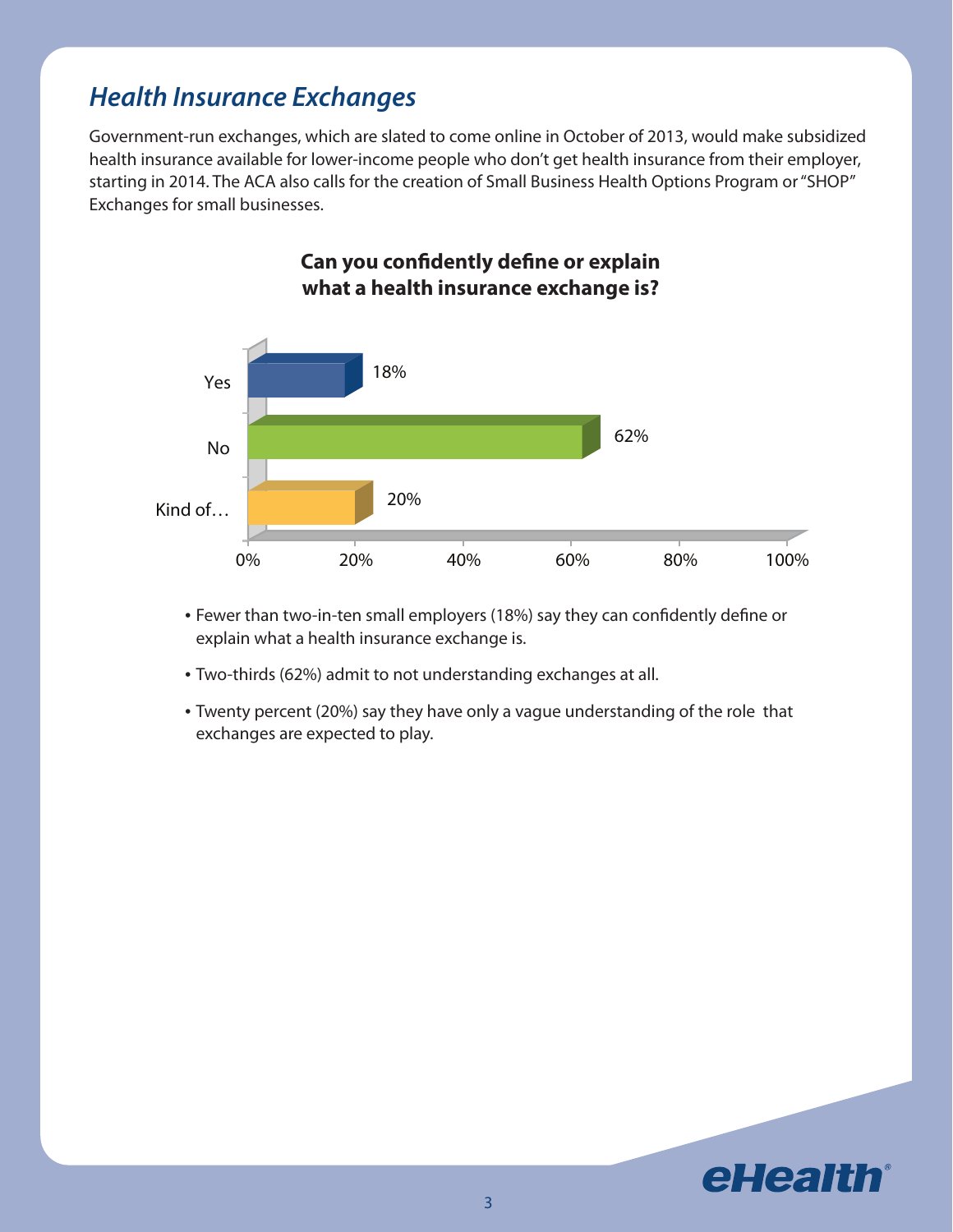### *Buying Insurance through Exchanges*

Small employers prefer a diversity of choices when it comes to shopping for coverage. The survey reveals that the overwhelming majority of small business owners do not want to be forced to buy health insurance through any single source, such as a government exchange or through a private marketplace/ exchange like eHealthInsurance.com.



#### **If you could achieve the same outcome, where would you prefer to shop for health insurance?**

- More than two-thirds (71%) say they want the option to buy their health insurance coverage from the source of their choice.
- About a quarter (24%) said they would prefer to work exclusively with a private company to find health insurance.
- Only five percent (5%) say they would prefer to work exclusively with a government exchange.

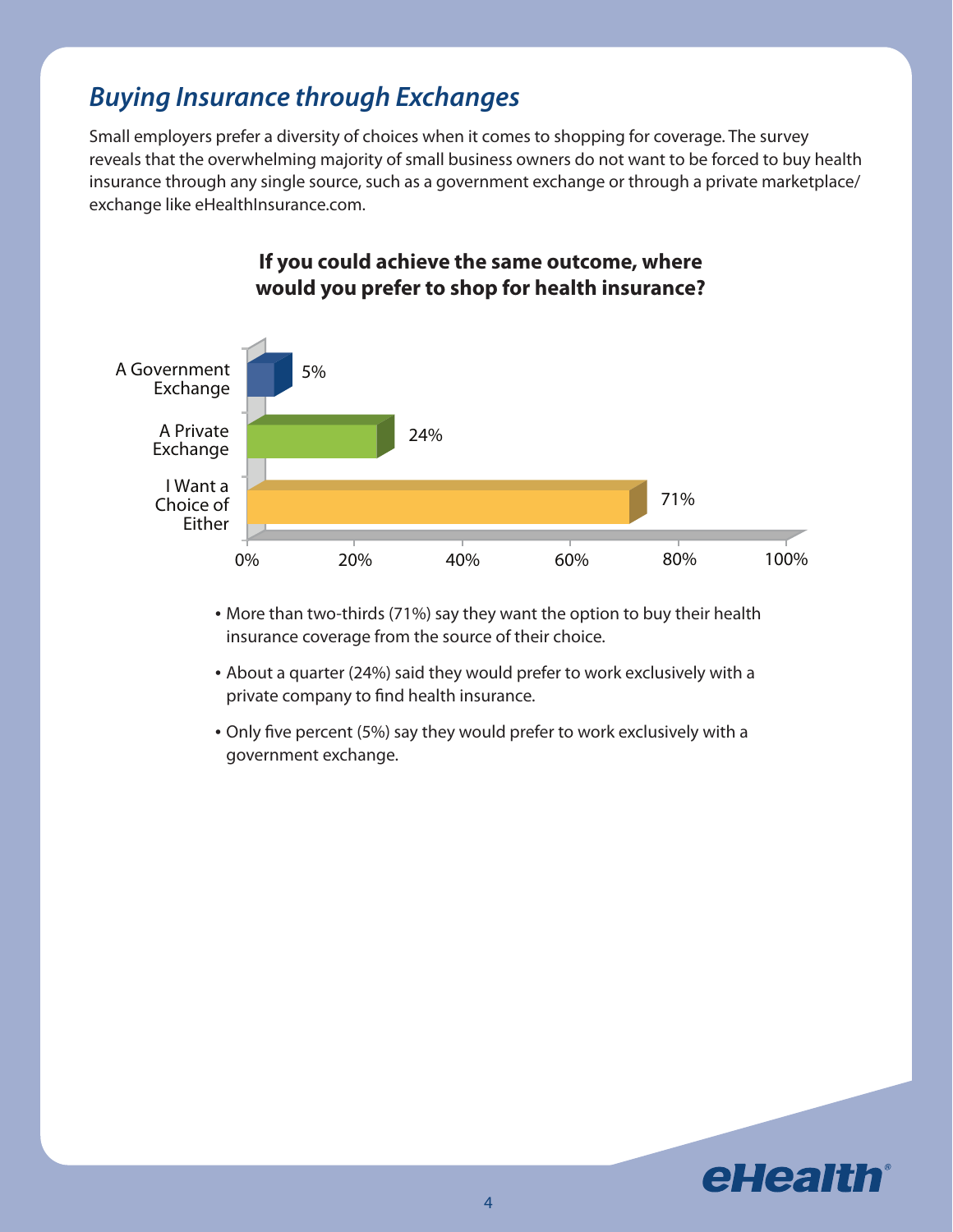## *Why Small Businesses Offer Employee Coverage*

Past surveys have shown that employers offer health insurance to employees, first and foremost, because they feel morally obligated to do so. According to this year's survey, this sense of moral obligation is still the number one reason cited to explain why small employers choose to provide coverage.



#### **What is the primary reason you offer health insurance to employees?**

- Forty-four percent (44%) feel morally obliged to offer health insurance to employees.
- Thirty-one percent (31%) feel that offering coverage helps them hire and retain the best workers.
- The report also found that a majority of small employers (70%) believe it's possible their employees would look for work elsewhere if they stopped providing health insurance.

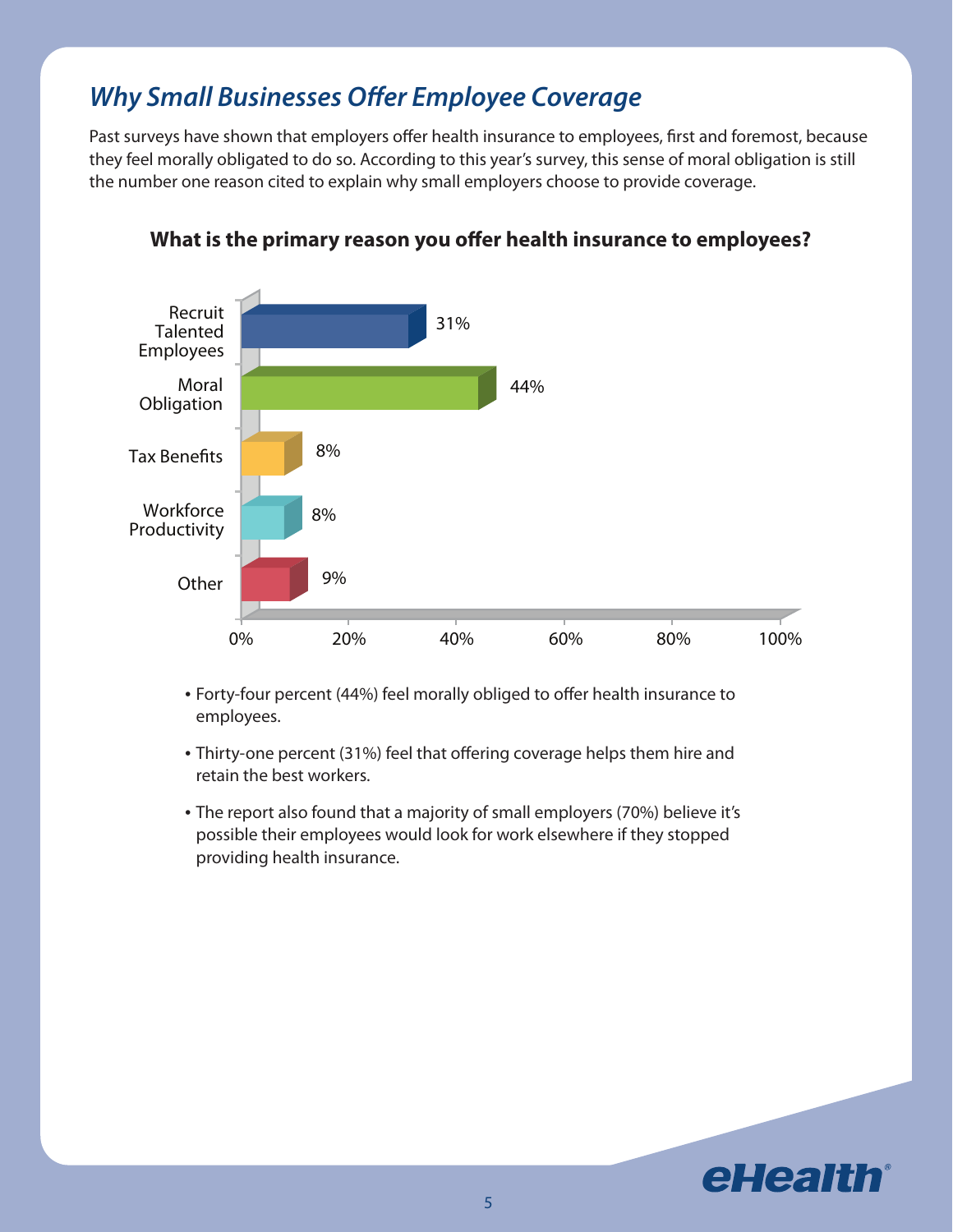## *The Possibility of Dropping Employer-Based Insurance*

Beginning in 2014, the sensed moral obligation to provide coverage could erode for some employers as access to individual insurance becomes guaranteed, regardless of an applicant's medical history. In the past, access to employer-based insurance was guaranteed, but individuals who applied for coverage on their own could have been declined based on pre-existing medical conditions. Most small employers, however, do not anticipate dropping their group coverage.



#### **Based on your current knowledge of health reform, would you drop health insurance for your employees in 2014?**

- Two-thirds (67%) of small business owners say they would not stop offering their employees health insurance in 2014.
- Only six percent (6%) say they'll definitely stop offering health insurance to employees in 2014.
- About a quarter (27%) say they may stop offering health insurance under certain circumstances.
- Most (91%) of the small employers who are considering dropping insurance for employees say that the cost of providing health insurance impacts their decision.

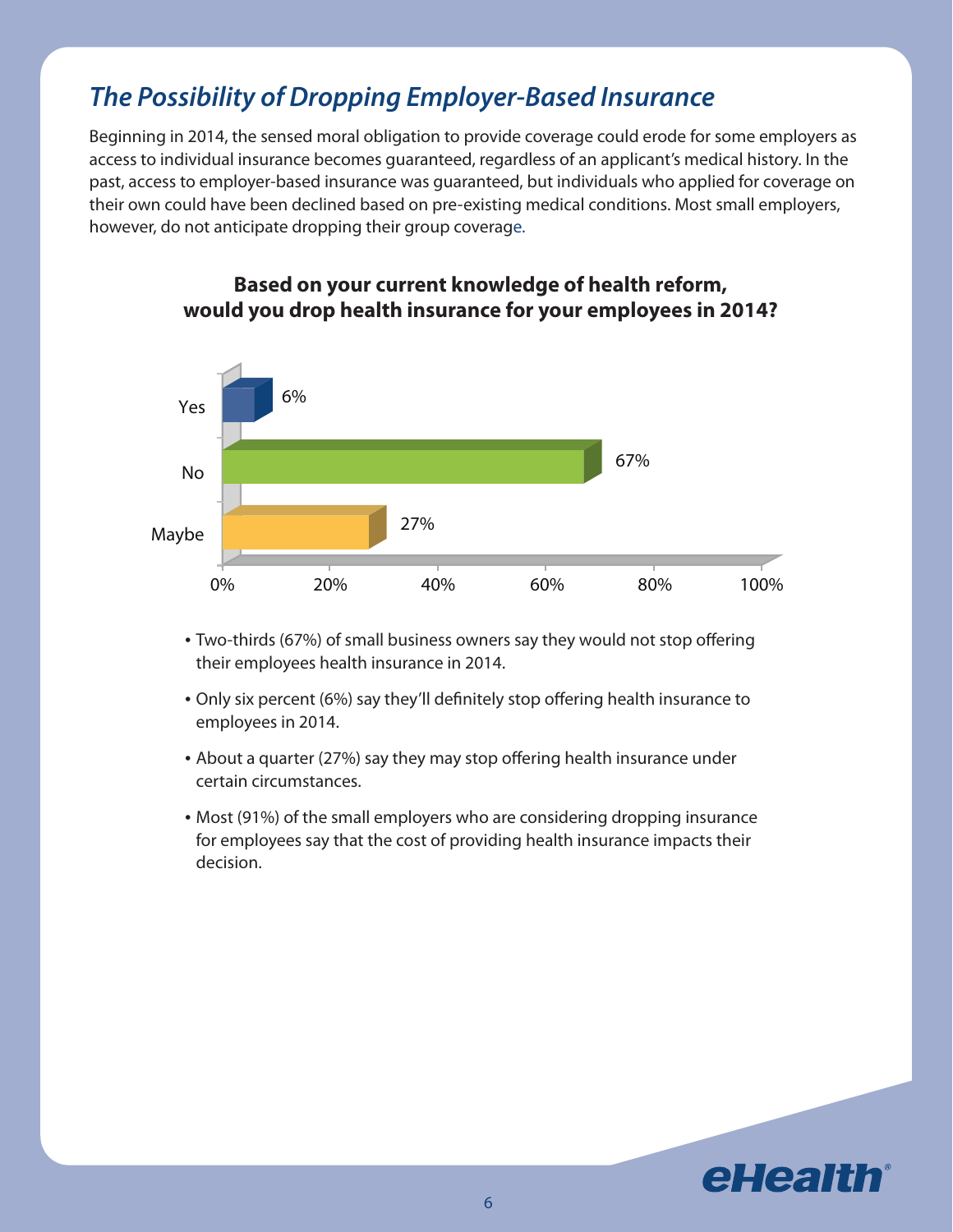### *Health Insurance Assistance in 2014*

All of the employers in this survey purchased their current group coverage through eHealthInsurance.com, a licensed health insurance marketplace. Most employers surveyed (70%) believe they'll need help understanding and securing health insurance when new rules become effective in 2014. The survey asked respondents to name the things they would be most concerned about if forced to shop for coverage without a broker.



#### **If you had to shop for health insurance on your own, what would be your biggest concern(s)?**

(More than one response was allowed to this question)

- More than eight-in-ten (82%) would worry about knowing all their coverage options.
- The same amount (81%) would be concerned about getting the best price.
- More than two-thirds (68%) would worry about finding the highest quality coverage.

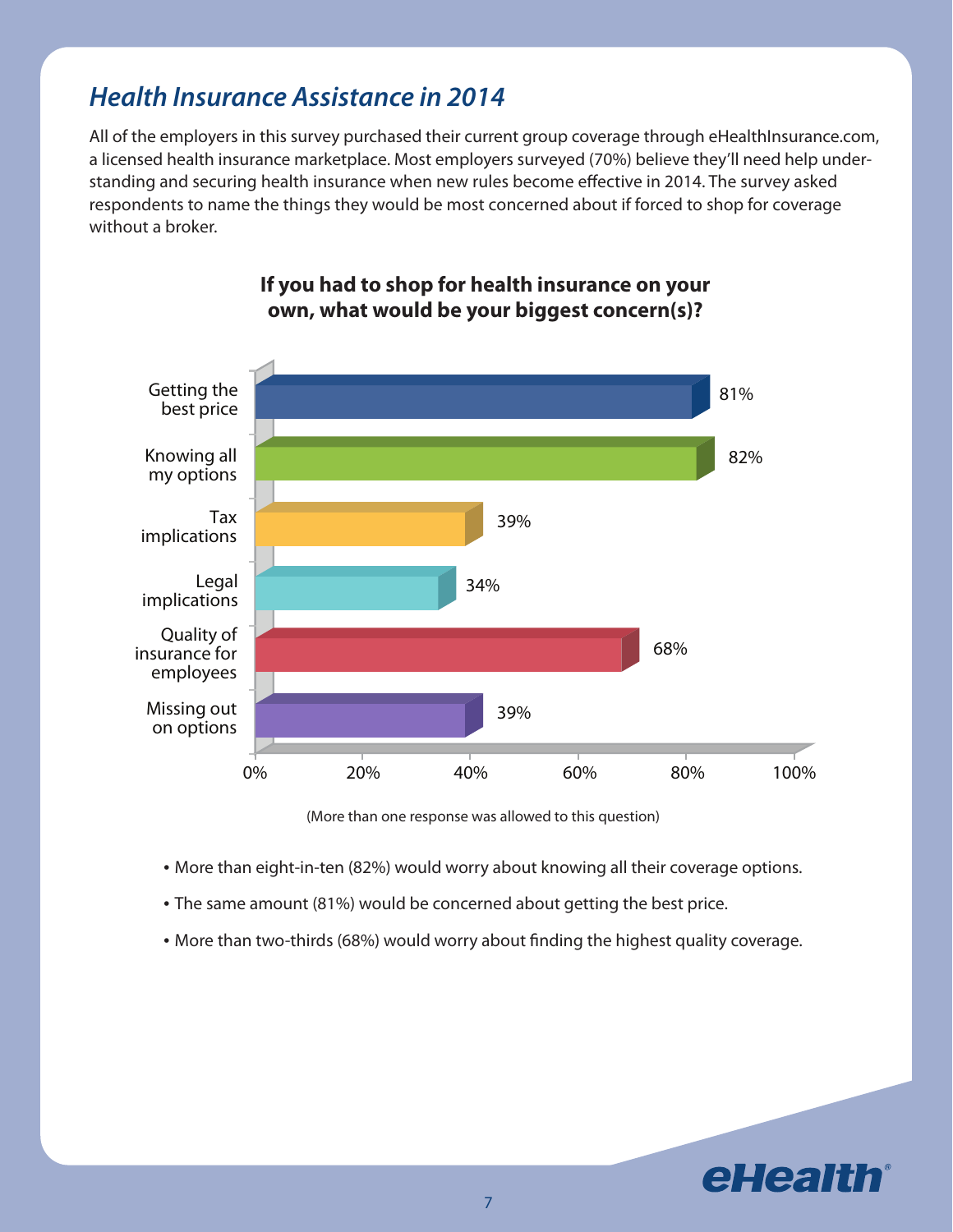## *The Value of Licensed Agents and Brokers*

Employers admit to being confused by the Affordable Care Act and say they're most likely to turn to their agent or broker when they have questions. The survey asked small employers to list their most trusted sources for health insurance information (more than one reply was allowed):



**If you have questions about health care reform and how it impacts your business, who do you**

(More than one response was allowed to this question)

- Nearly three-quarters (72%) said they most trust their health insurance agent or broker.
- More than a quarter (30%) said they trust their small business association or group.
- A similar number (28%) said that they trust their insurance company.
- • Only about one-quarter (24%) said that they trust the government for reliable health insurance information.

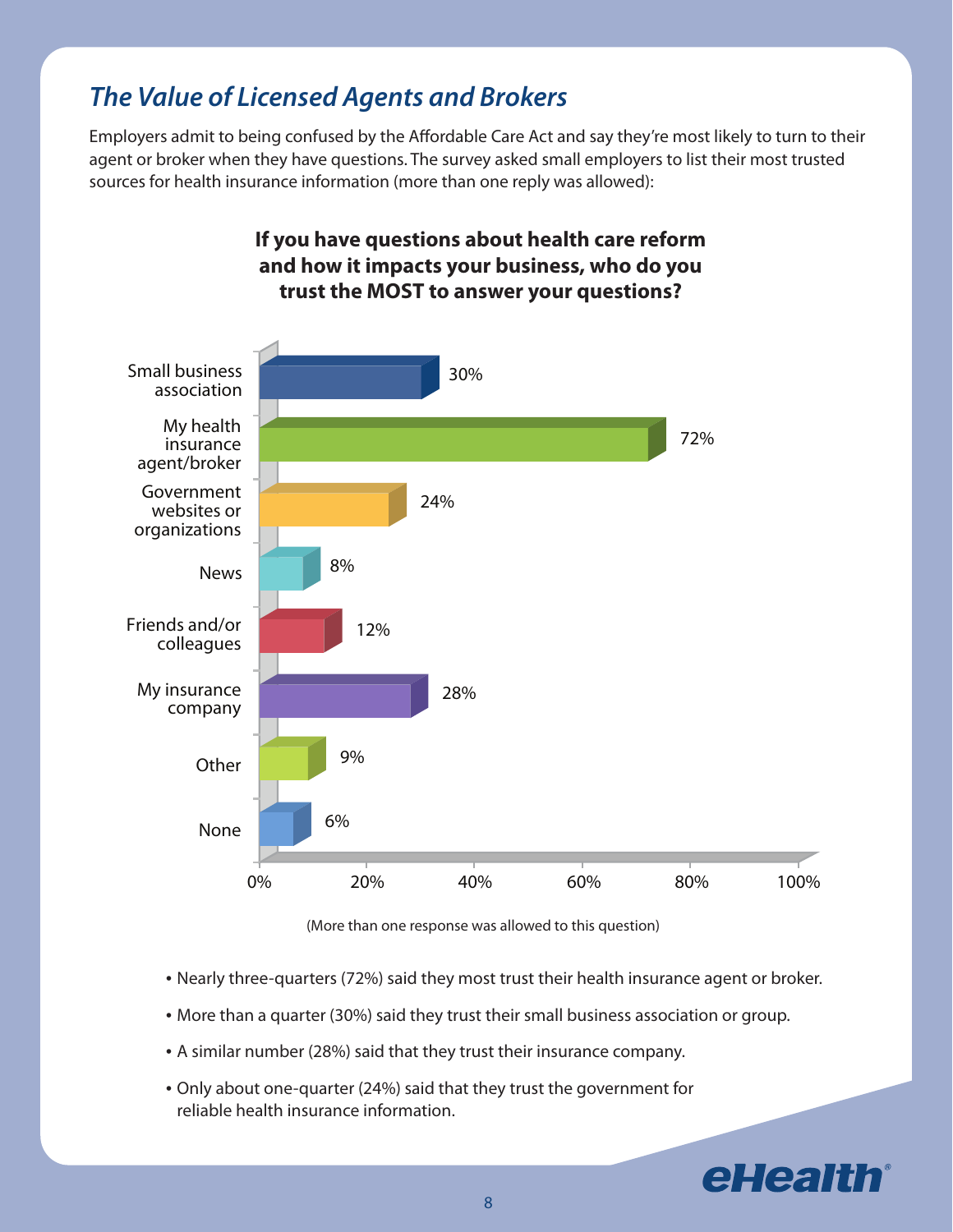## *Expectations for Health Insurance Costs in 2014*

No one can predict precisely how the cost of employer group health insurance coverage will be affected after the implementation of the 2014 health reform provisions. However, the cost of providing coverage to employees is a persistent concern among small business owners.



#### **How do you think the health care reform law will impact prices over the next few years?\***

- • A majority of small employers (59%) expect costs to go up as a result of the heath reform law.
- Only eleven percent (11%) say they think costs will go down.
- About two-in-ten (21%) admit they don't know what will happen to costs.
- Only eight percent (8%) do not expect the ACA to impact costs at all.

\* Responses may add up to slightly more or less than 100% due to rounding.

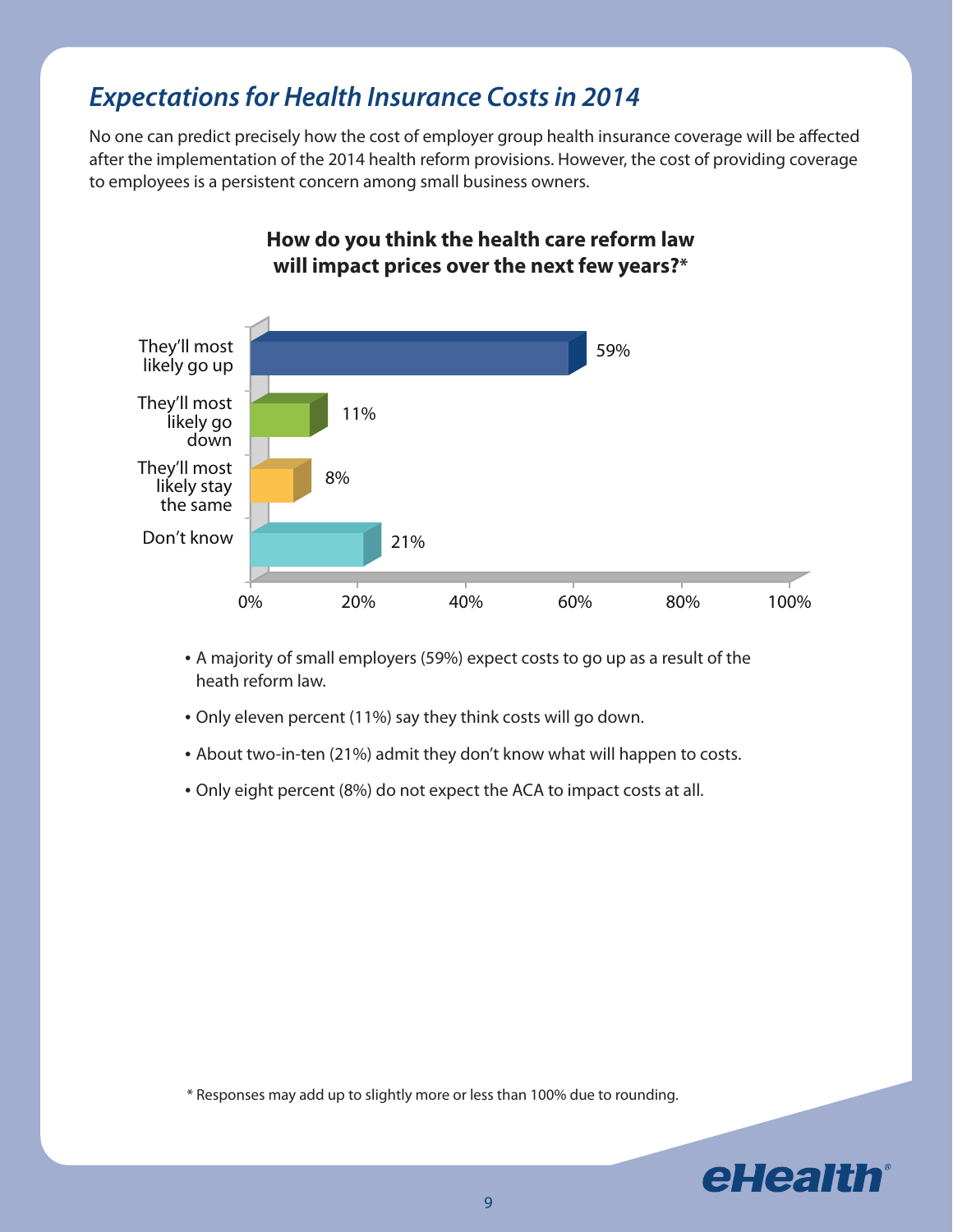## *Health Reform and Hiring New Employees*

Many of the provisions of the ACA are focused on the individually-purchased health insurance market rather than the employer-based health insurance market. However, many small employers expect to be affected by the law when it comes to hiring workers.

#### **Does the employer mandate to provide health insurance for employees have any impact on your plans to hire new employees next year?**



- A third (33%) of small employers expect health reform will have an impact on their plans to hire new workers in 2014.
- Two-thirds (67%) do not expect health reform to affect their hiring plans in 2014.
- Among those employers who correctly interpret the employer mandate, eighteen percent (18%) say that the Affordable Care Act will have an impact on their hiring plans for 2014.